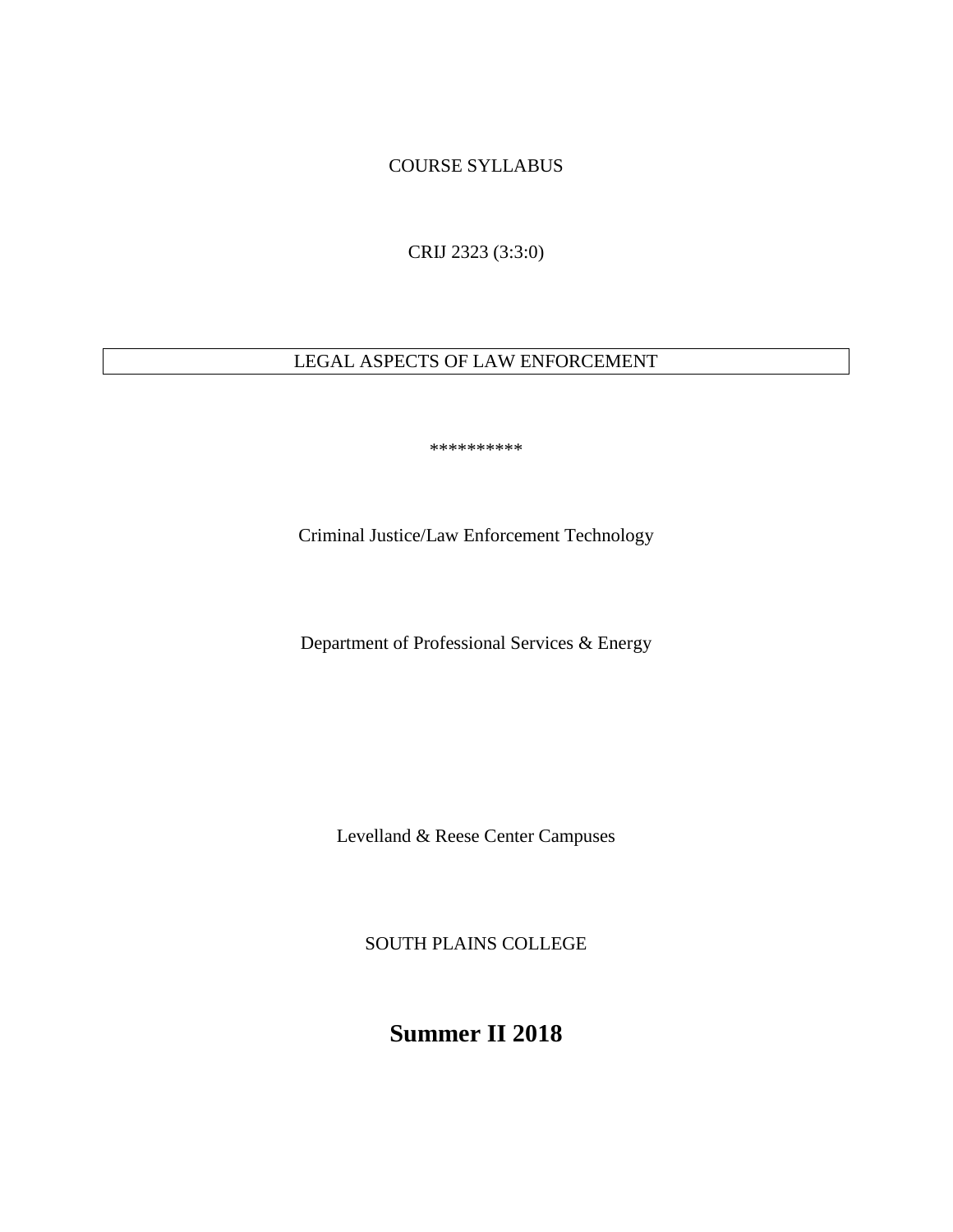Campuses: Reese Center

Levelland ONLINE\_X\_

|  | <b>COURSE SYLLABUS</b> |
|--|------------------------|
|--|------------------------|

| <b>COURSE TITLE:</b>                        | CRIJ 2323 LEGAL ASPECTS OF LAW ENFORCEMENT                                     |  |
|---------------------------------------------|--------------------------------------------------------------------------------|--|
| <b>INSTRUCTOR:</b>                          | Kenton J. Burns                                                                |  |
| <b>OFFICE LOCATION</b><br>AND PHONE/E-MAIL: | Office Number: 111<br>E-Mail: kburns @southplainscollege.edu<br>(806) 716-2357 |  |

### SOUTH PLAINS COLLEGE IMPROVES EACH STUDENT'S LIFE

# \*\*\*\*\*\*\*\*\*\*\*\*\*\*\*\*\*\*\*\*\*\*\*\*\*\*\*\*\*\*\*\*\*\*\*\*\*\*\*\*\*\*\*\*\*\*\*\*\*\*\*\*\*\*\*\*\*\*\*\*\*\*\*\*\*\*\*\*\*\*\*\*\*\*\*\*\*\*

#### I. GENERAL COURSE INFORMATION:

- A. Course Description: This course is an exploration of police authority. Topics include responsibilities and constitutional restraints, law of arrest, search and seizure, and police liability. Emphasis will be placed on the controversial issues of police authority, liability, responsibility and constitutional restrains placed on the criminal justice professionals.
- B. Course Learning Outcomes: The student will define police authority and explain the responsibilities and constitutional restraints as enumerated in the Texas Constitution, United States Constitution, and Bill of rights. The student will outline the law of arrest, search and seizure developed through court decisions and describe the criminal and civil liability that results from improper acts and/or the failure to act.

Specific goals/objectives of this course are to:

- Understand the laws of arrest, search and seizure in order that an officer can is able to conduct him- or herself in a legal manner;
- Develop critical thinking skills relative to police procedural activities that ensure that due process of law practices are followed;
- Reduce the possibility that officers will be involved in civil liability suits that might evolve from unlawful or inappropriate actions;
- Develop a clear understanding of the concepts of police authority, responsibility, limitations on conduct, and constitutional restraints.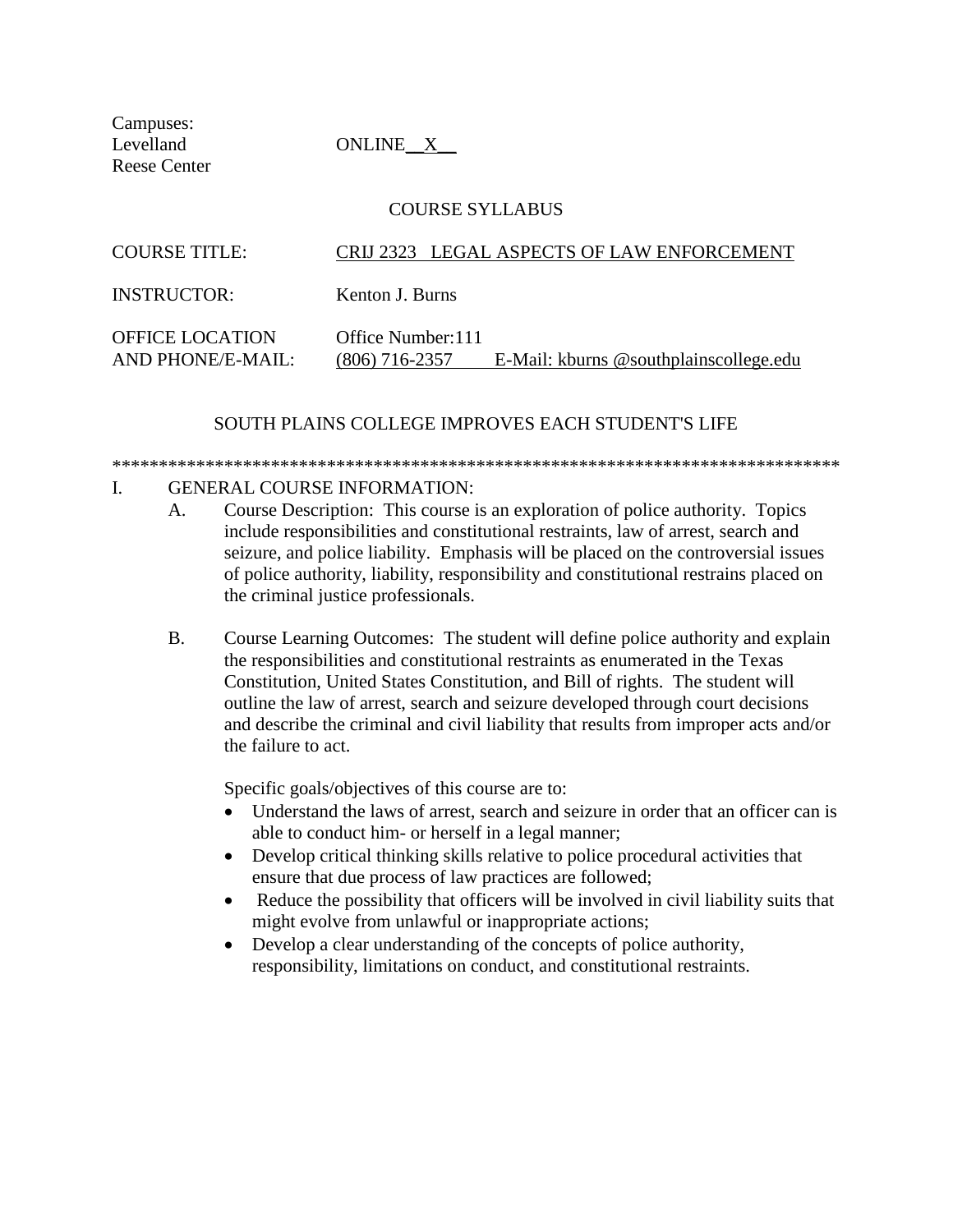- C. Course Competencies: Upon successful completion of this course, each student will have demonstrated through comprehensive examinations, with a score of 70% or better, a competent understanding of:
	- Laws of arrest, search, and seizure necessary to effect an arrest and bring the evidence into a court of law;
	- Legal and constitutional restraints placed upon the laws of arrest, search and seizure;
	- Terms, concepts, and values associated with the legality and constitutionality of warrants.
- D. Academic Integrity: It is the aim of the Law Enforcement faculty of South Plains Colleges to foster a spirit of complete honesty and a high standard of integrity. The attempt of any student to present as his or her own work which he or she has not honestly performed is regarded by the faculty and administration as a most serious offense and renders the offender liable to serious consequences, possibly suspension. Students should refer to the SPC General Catalog policy regarding consequences for cheating and plagiarism (see "Academic Integrity" as well as "Student Conduct" sections in college catalog). At times, working with other students is encouraged for some assignments and meets SCANS competencies C-9 through C-14. If you have a question as to whether you may work with other students on any assignment, ASK YOUR INSTRUCTOR.
- E. SCANS and Foundation Skills. This course covers SCANS Occupational Competencies C-6,7,15,19 and Foundation Skills F-1,5,7,8, & 11.
- F. Verification of Workplace Competencies. This course will transfer to a senior level institution that offers a Criminal Justice or related degree.

# II. SPECIFIC COURSE/INSTRUCTOR REQUIREMENTS:

- A. Textbook:
	- 1. Del Carmen, Rolando V., Hemmens, Craig. *Criminal Procedure: Law and Practice.* Tenth Edition. Cengage Publishing.
	- 2. Mind Tap- Access WILL BE MANDATORY to complete tasks. Both can be purchases as a bundle with a loose leaf type textbook as well as an eBook.
- B. Class Attendance. Students are expected to attend all classes in order to be successful in a course. The student may be administratively withdrawn from the course when absences become excessive as defined in the course syllabus.

When an unavoidable reason for class absence arises, such as illness, an official trip authorized by the college or an official activity, the instructor may permit the student to make up work missed. It is the student's responsibility to complete work missed within a reasonable period of time as determined by the instructor. Students are officially enrolled in all courses for which they pay tuition and fees at the time of registration. Should a student, for any reason, delay in reporting to a class after official enrollment, absences will be attributed to the student from the first class meeting.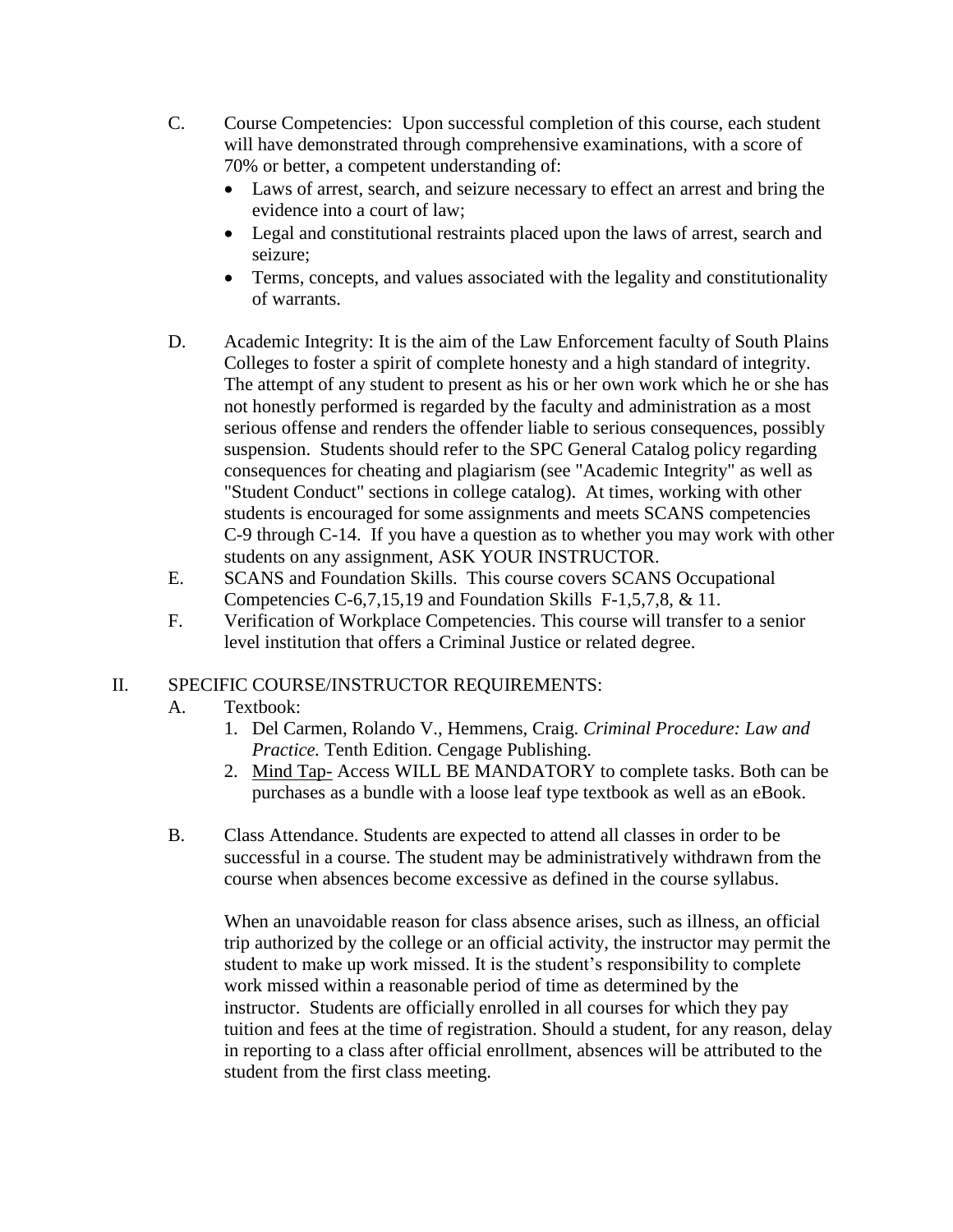Students who enroll in a course but have "Never Attended" by the official census date, as reported by the faculty member, will be administratively dropped by the Office of Admissions and Records. A student who does not meet the attendance requirements of a class as stated in the course syllabus and does not officially withdraw from that course by the official census date of the semester, may be administratively withdrawn from that course and receive a grade of "X" or "F" as determined by the instructor. Instructors are responsible for clearly stating their administrative drop policy in the course syllabus, and it is the student's responsibility to be aware of that policy.

It is the student's responsibility to verify administrative drops for excessive absences through MySPC using his or her student online account. Students must attend and/or participate in all classes for which financial aid is awarded. If it is determined that a student is awarded financial aid for a class or classes in which the student never attended or participated, the financial aid award will be adjusted in accordance with the classes in which the student did attend/participate and the Student will owe any balance resulting from the adjustment.

- C. Assignment Policy. All required work must be turned in on time in order that the student may benefit from the corrections and study for future examinations. Assigned outside work is DUE ON THE CLASS PERIOD ASSIGNED. Late work generally is not acceptable; however, special consideration is subject to instructor discretion for exceptional circumstances. The instructor has sole discretion whether the exception is cleared and whether or not the work is acceptable.
- D. Grading Policy/Procedure and/or methods of evaluation. An accumulative point system will be utilized to determine the final grade that the student will receive for the course. The student's grade will be determined by adding the total points earned during the semester from examinations and assignments. (Note: See the General College Catalog "Grade and Reports" for explanation of grades and grade point averages.) Points will be determined in accordance with the following outline:

E.

#### **COURSE GRADING GUIDELINES:**

.

| <b>TOTAL</b>                                               |  |
|------------------------------------------------------------|--|
|                                                            |  |
|                                                            |  |
| Video Case File (8 $@12.5$ pts. Each) (MindTap) 100 points |  |
| Chapter Quiz (8 $\omega$ 25pts. Each) (MindTap) 200 points |  |
|                                                            |  |
|                                                            |  |

Total Points Possible…….………….700 points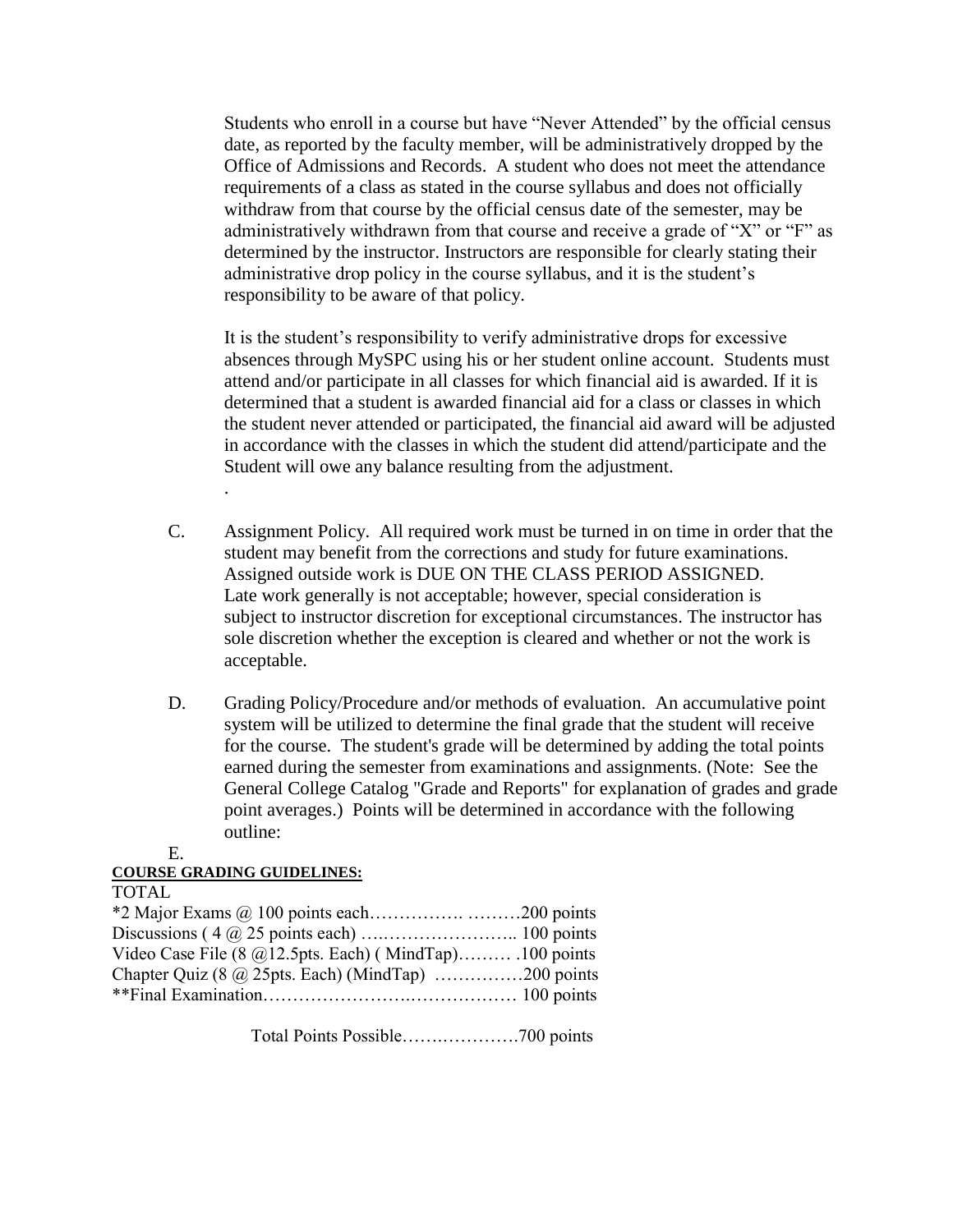\*Make-up tests may be administered at the discretion of the instructor; students are expected to be present and prepared for all announced examinations.

\*\* Final Examination is required for all students.

GRADING GUIDELINE: Total Points Accumulated = Grade Earned 630 to 700 points  $= A$ 560 to 629 points  $=$  B 490 to 559 points  $=$  C 420 to 489 points  $= D$ 419 or fewer  $=$  F

E. Special Requirements--Safety Policy. Students should adhere to safety standards established in the SPC Student Handbook. Students in law enforcement/criminal justice must follow all safe practices in the Firing Range and other laboratory work areas. Further, chemical hazards and appropriate MSDS safety practices will be covered by the instructor during the first class session if potential for exposure exists.

#### III. COURSE OUTLINE

- Chapter 1: The Court System, Sources of Rights, and Fundamental Principals
- Chapter 2: Overview of the Criminal Justice Process
- Chapter 3: Probably Cause and Reasonable Suspicion
- Chapter 4: The Exclusionary Rule
- Chapter 5: Stop and Frisk and Stationhouse Detention
- Chapter 6: Arrests and Use of Force
- Chapter 7: Searches and Seizures of Things
- Chapter 8: Motor Vehicle Stops, Searches, and Inventories
- Chapter 9: Plain View, Open Fields, Abandonment, and Border Searches
- Chapter 10: Lineups and Other Means of Pretrial Identification
- Chapter 11: Confessions and Admissions *: Miranda v. Arizona*
- Chapter 12: Basic Constitutional Rights of the Accused During Trial